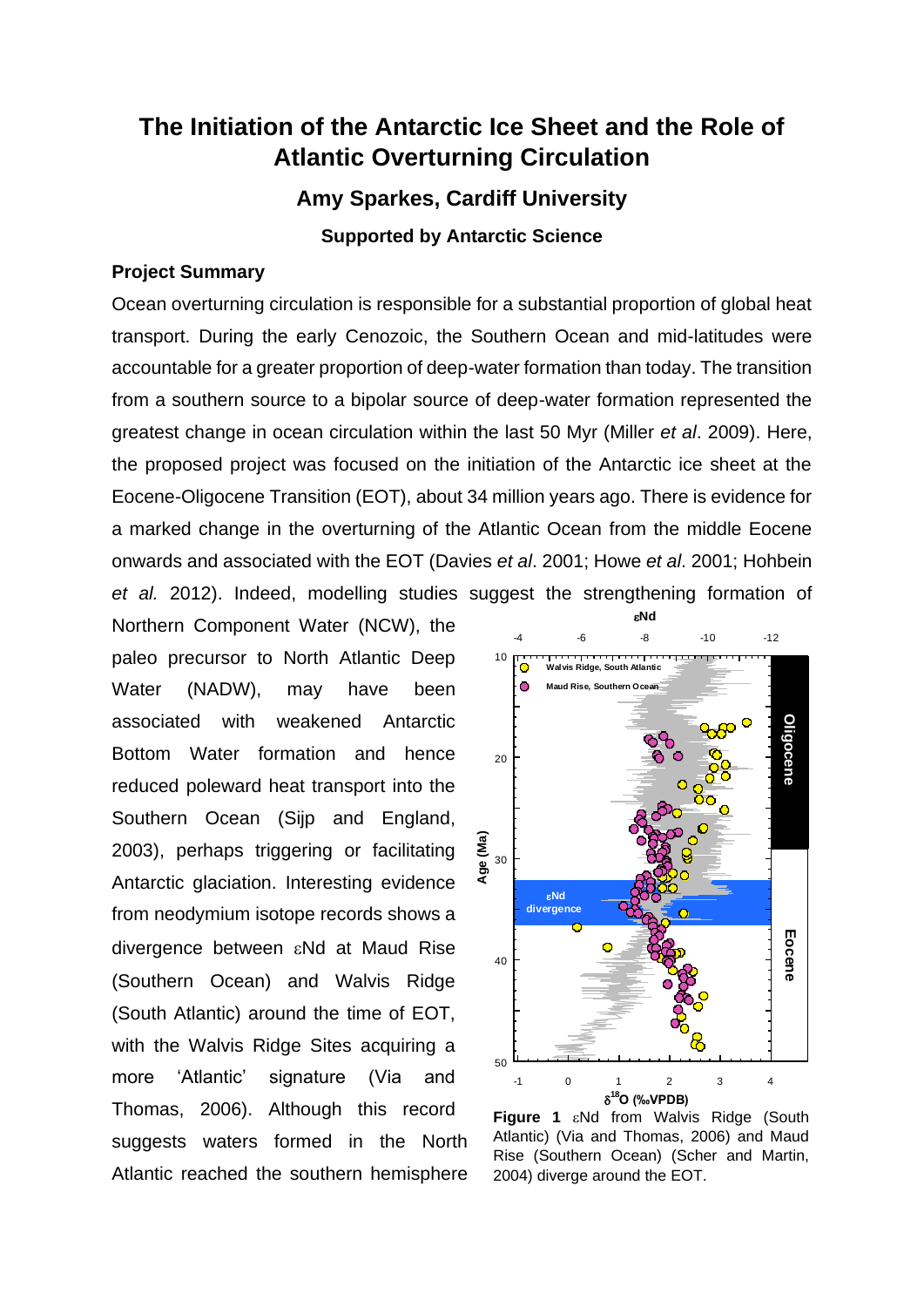for the first time around the EOT and, hence, a tantalising link between Antarctic glaciation and the formation of NCW, it is not high enough resolution to constrain the timing of this relationship (Via and Thomas, 2006) (Figure 1).

While working on samples from ODP Site 925 (Ceara Rise, Western Equatorial Atlantic) for foraminiferal analysis, I discovered an unusual abundance (up to 19 per



**Figure 2** Fish teeth picked from ODP Site 925 sediment samples. Note the dark colour as opposed to the usual milky/honey colour indicating a high standard of preservation.

sample) of exceptionally well-preserved fish teeth (Figure 2). When fish teeth are well-preserved it is possible to chemically analyse them for their neodymium isotopic composition ( $\varepsilon$ Nd).  $\varepsilon$ Nd is commonly used as a water mass provenance tracer. In combination with the relatively short residence time of neodymium in the ocean (Tachikawa *et al*. 1999) compared to timescales of oceanic mixing, global heterogeneity in surface ocean  $\varepsilon$ Nd is largely due to regional differences in the isotopic signature

of eroded bedrock material delivered to surface waters. Deep water masses acquire these signatures in areas of downwelling, which are modified by subsequent water mass mixing. The  $\varepsilon$ Nd signature of these bottom waters is incorporated and reliably preserved in fish teeth upon their burial at the seafloor (Staudigel *et al.* 1985; Martin and Scher, 2004).

Given that its paleowater depth (~ 2500 metres at the EOT) placed ODP Site 925 in the core of modern NADW and such well-preserved fish teeth were present in the same samples used to reconstruct changes in Antarctic ice volume, this project aimed to test the following hypothesis:

# *Northern Component Water reached Ceara Rise immediately prior to the establishment of the Antarctic ice sheet.*

To test this hypothesis, I proposed the development of a high-resolution record of fish tooth  $\varepsilon$ Nd from ODP Site 925 across the EOT. The timing of any change in  $\varepsilon$ Nd relative to the main phase of ice growth (identified by benthic foraminiferal  $\delta^{18}O$ ) would allow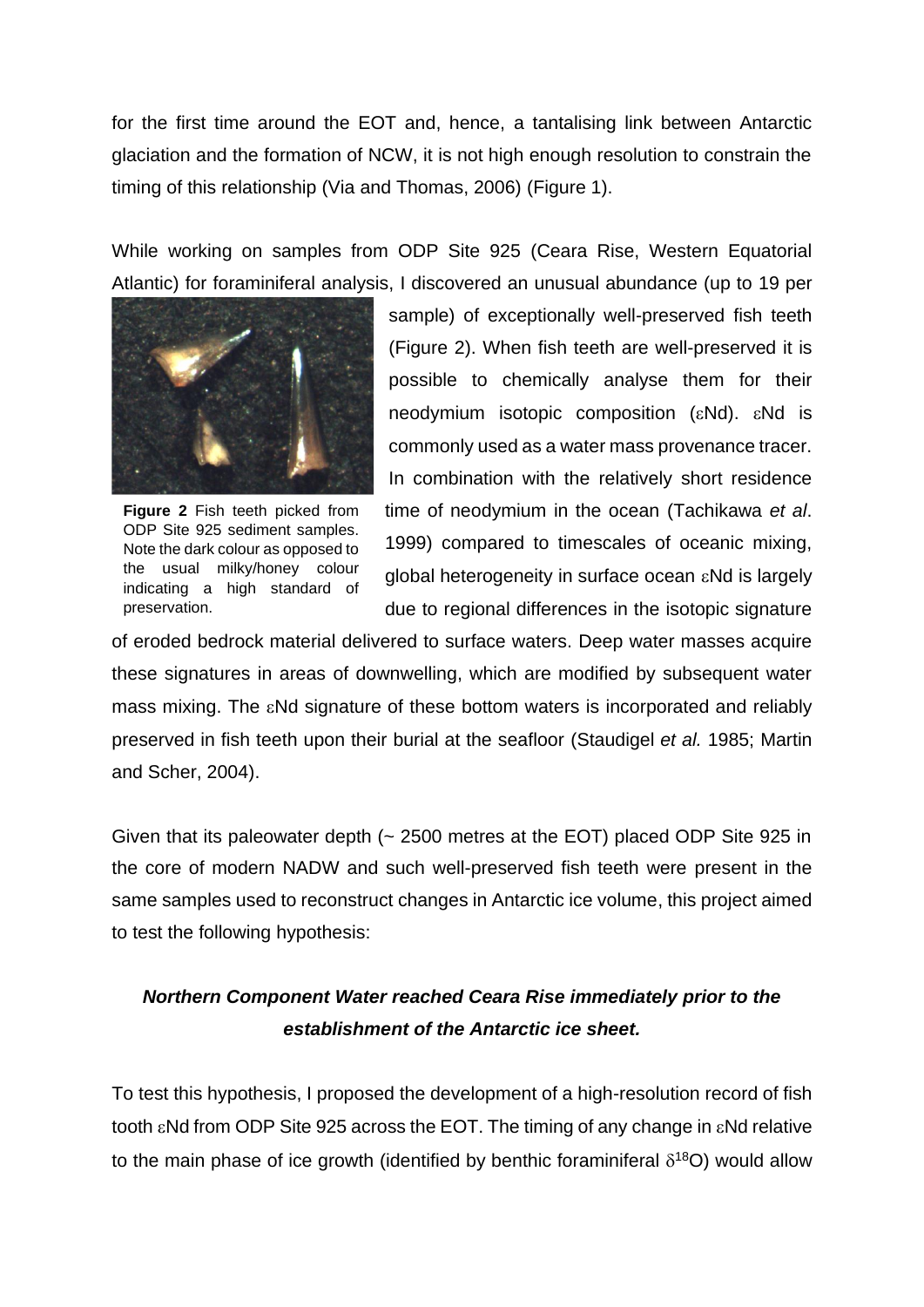us to constrain whether the change in Atlantic Ocean circulation preceded or postdated ice sheet growth, and hence whether it may have triggered or facilitated the inception of the Antarctic ice sheet.

### **Support from Antarctic Science**

This project aimed to capitalise on recent infrastructure investment by Cardiff University. A new Nu Plasma II multi-collector ICP-MS was installed in the newly refurbished CELTIC laboratory during summer 2015. Financial support provided by Antarctic Science allowed me to visit the MAss Spectrometry and Isotope Geochemistry (MAGIC) laboratories at Imperial College London during September 2015. It was here that I was trained in neodymium isotope analysis by Professor Tina van de Flierdt and Dr Katharina Kreissig. Following my training and analysis of the samples from ODP Site 925 at Imperial College London, I used remaining funds to purchase laboratory consumables that will allow subsequent neodymium analyses to be carried out at Cardiff University.



**Figure 3** A. Sparkes learning analytical procedures at Imperial College London during September 2015.

This project would have been beyond the reach of the existing financial package in place for my postgraduate research. Hence, the financial support of Antarctic Science was integral in widening the scope of my PhD research. Not only did this support allow me to develop new analytical skills, but my visit to Imperial College London has resulted in ongoing collaboration. I am very grateful to Antarctic Science for providing

such a wonderful opportunity and I heartily encourage other early career researchers to apply for the bursary.

#### **Project Outcomes**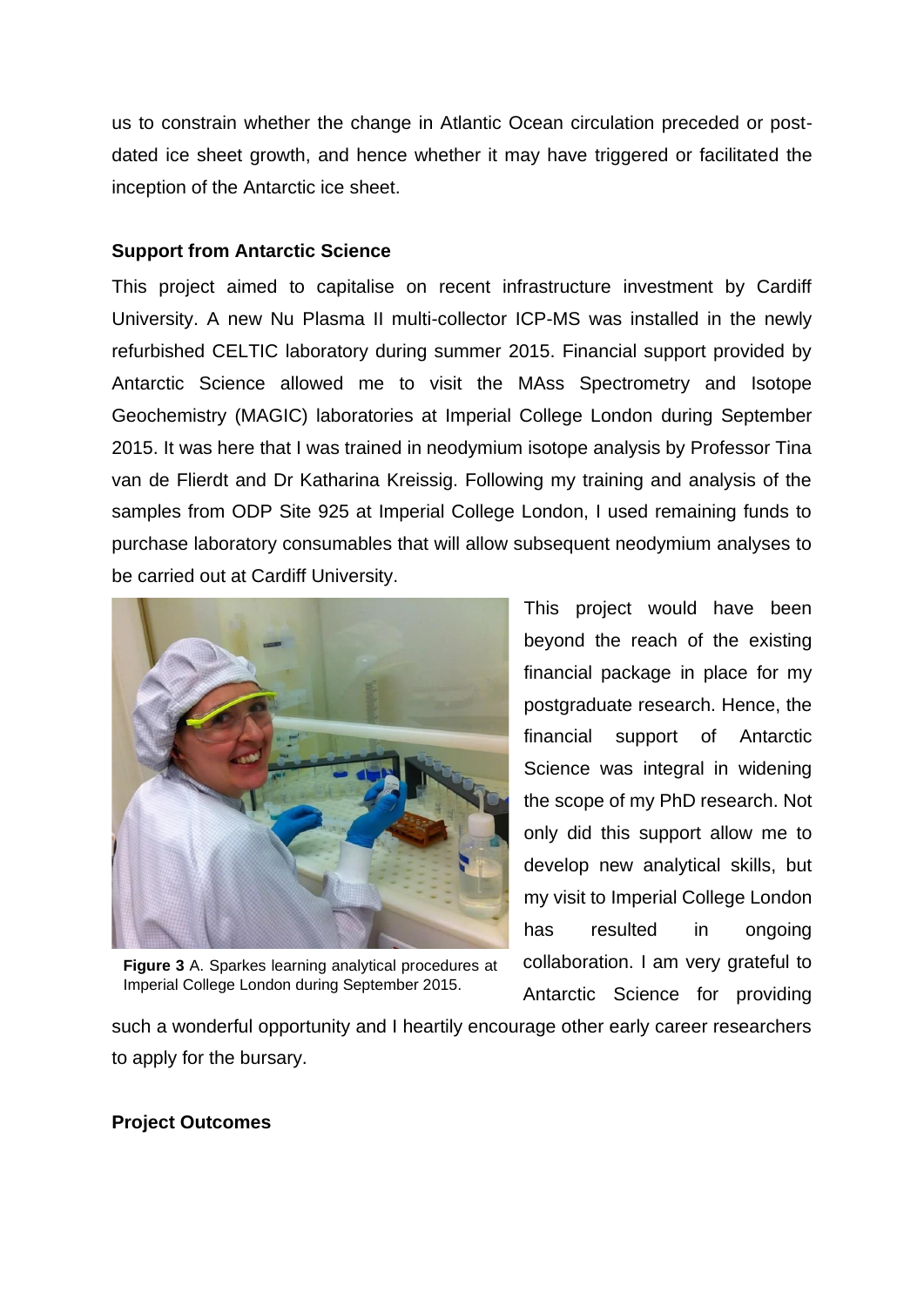The data generated during my time at Imperial College London is yet to be published. However, I presented my findings at the 12<sup>th</sup> International Conference on Paleoceanography (Utrecht, Netherlands) in September 2016. I was awarded one of the student poster prizes for my presentation of this work. The abstract is available below.

#### **References**

Davies, R., Cartwright, J., Pike, J. and Line, C. 2001. 'Early Oligocene initiation of North Atlantic Deep Water formation', *Nature*, 410: 917 – 920.

Hohbein, M.W., Sexton, P.F. and Cartwright, J.A. 2012. 'Onset of North Atlantic Deep Water production coincident with inception of the Cenozoic global cooling trend', *Geology*, 40 (3): 255 – 258.

Howe, J.A., Stoker, M.S. and Woolfe, K.J. 2001. 'Deep-marine seabed erosion and gravel lags in the northwestern Rockfall Trouh, North Atlantic Ocean', *Geological Society of London Journal*, 158: 427 – 438.

Martin, E.E. and Scher, H.D. 2004. 'Preservation of seawater Sr and Nd isotopes in fossil fish teeth: Bad news and good news', *Earth and Planetary Science Letters*, 220: 25 – 39.

Miller, K., Wright, J.D., Katz, M.E., Wade, B.S., Browning, J.V., Cramer, B.S. and Rosenthal, Y. 2009. 'Climate threshold at the Eocene-Oligocene transition: Antarctic ice sheet influence on ocean circulation' in: Koeberl, C. and Montanari, A. (eds) The Late Eocene Earth – Hothouse, Icehouse and Impacts, Special Paper 452, The Geological Society of America, Ch11: 169 – 178.

Scher, H. D. & Martin, E. E. 2004. 'Circulation in the Southern Ocean during the Paleogene inferred from neodymium isotopes', *Earth and Planetary Science Letters*, 228: 391 – 405.

Sijp, W.P. and England, M.H. 2003. 'Effect of the Drake Passage throughflow on global climate', *Journal of Physical Oceanography*, 34: 1254 – 1266.

Staudigel, H., Doyle, P. & Zindler, A. 1985. 'Sr and Nd isotope systematics in fish teeth', *Earth and Planetary Science Letters*, 76: 45 – 56.

Tachikawa, K., Jeandel, C., & Roy-Barman, M. 1999. 'A new approach to the Nd residence time in the ocean: the role of atmospheric inputs', *Earth and Planetary Science Letters*, 170: 433 – 446.

Via, R.K. and Thomas, D.J. 2006. 'Evolution of Atlantic thermohaline circulation: Early Oligocene onset of deep-water production in the North Atlantic', *Geology*, 34: 441 – 444.